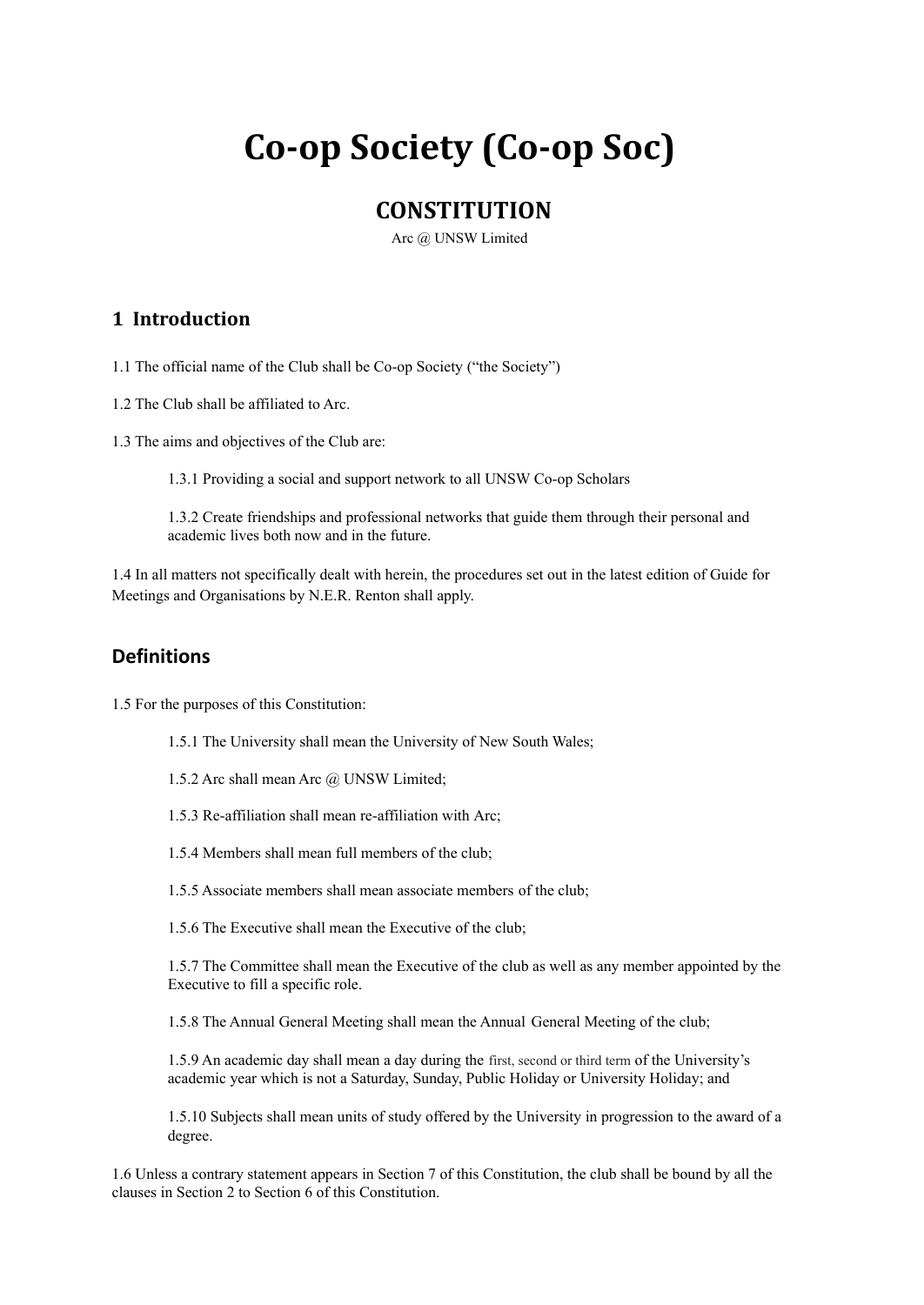# **2 Membership**

2.1 Contact details for members of your club are to remain with the Executive and Arc to have sole access. Contact details are not to be given or sold to any other person.

2.2 The club shall be recognised as a Financial club.

2.3 Full membership shall be open to UNSW students subject to affiliation requirements of Arc who are enrolled in subjects under the jurisdiction of the agreed College, Program, School, or Faculty of the University. They shall not be required to pay any club membership fee, but will have to sign their consent on an annual membership list.

2.4 Associate membership shall be open to all persons who are not UNSW students, and those UNSW students who are not enrolled in subjects under the jurisdiction of the agreed College, Program, School or Faculty of the University subject to affiliation requirements of Arc, provided that they pay an annual membership fee that is set by the club Executive, and they complete a membership form prepared by the club Executive.

2.5 The duration of a person's membership shall be until the club's next Annual General Meeting after they have become a member, or until the end of Week One in Session One of the University year after they have become a member, whichever is the later.

2.6 The club shall comply with Anti-Discrimination legislation in all of its activities and procedures, including the granting of club membership.

2.7 Notwithstanding clause 2.6, a member of a club Executive may have their position declared vacant according to the procedures set out in Section 3.6.

2.8 Notwithstanding clause 2.6, a member or associate member of a club may have their membership terminated after the following procedure is followed:

2.8.1 A motion is carried by the Executive, or the Executive is petitioned by fifteen (15) members to instigate impeachment proceedings;

2.8.2 The members of the club are notified of the proceedings formally as a motion on notice to an Extraordinary General Meeting under Section 4.2;

2.8.3 The member concerned is notified in writing of the procedures and reasons for proceedings at least seven

(7) days prior to the meeting;

2.8.4 The member concerned is given five (5) minutes to speak against the motion at the meeting;

2.8.5 The motion is carried by the Extraordinary General Meeting.

2.9 Any member of a club or club Executive who believes they have been wrongly expelled may appeal to Arc, who will arrive at the final resolution of the matter.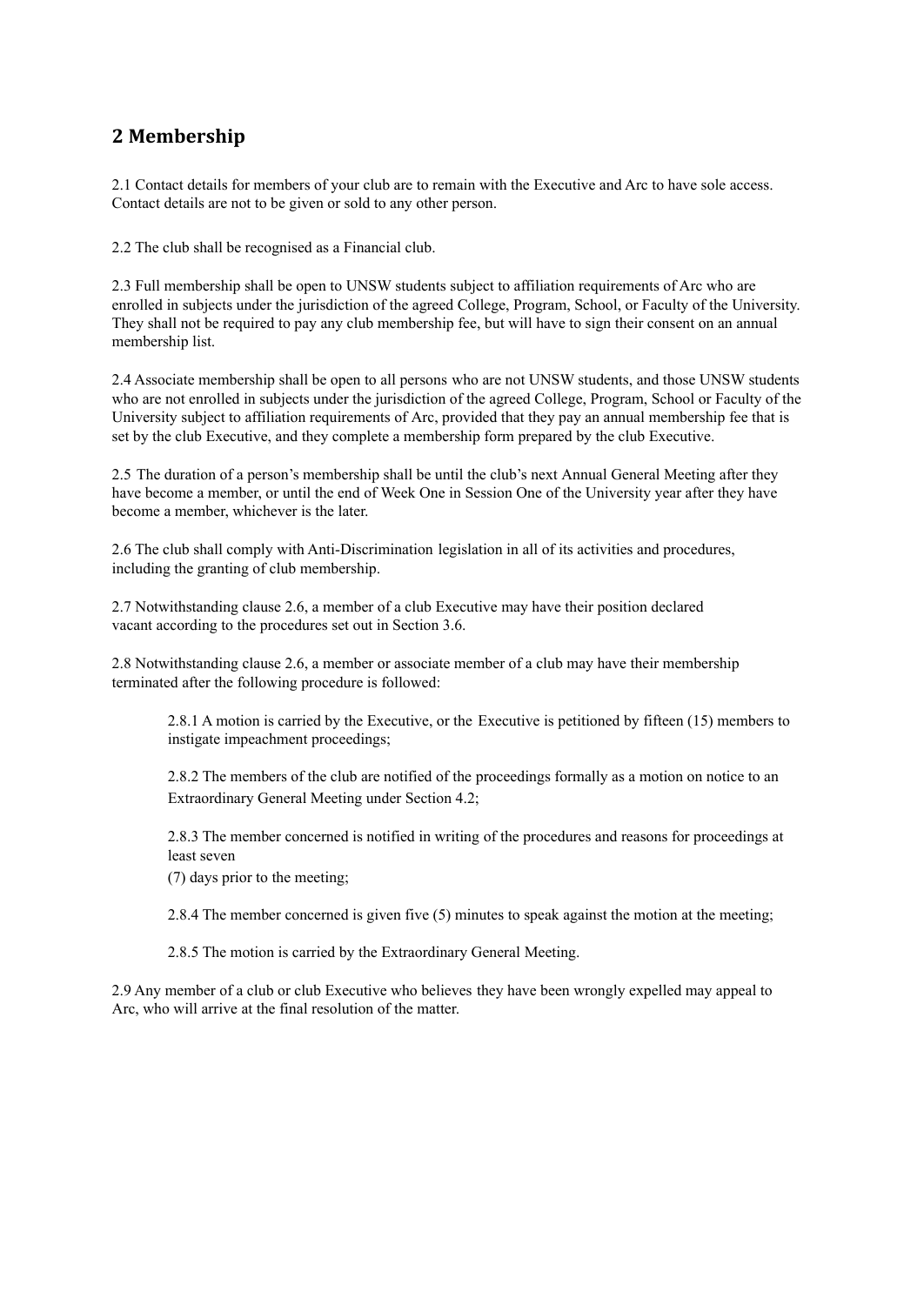## **3 Executives**

3.1 The Executive of the club shall be elected from the full members at the Annual General Meeting or Extraordinary General Meeting and shall consist of:

3.1.1 A President;

3.1.2 Vice-President/Grievance Officer

3.1.3 A Secretary

3.1.4 A Treasurer

3.1.5 An Arc Delegate.

3.2 One member is permitted to hold two Executive positions, provided that a minimum of three different members shall remain on the Executive at all times, with the exception that the positions of President and Treasurer may not be held by the same person.

3.3 Job sharing of any position is permitted if specified in the role's description (in the constitution) and if the Executive sees fit

3.4 The Executive shall be responsible for the following duties:

3.4.1 The activities of the club,

3.4.2 The finances of the club.

3.4.3 Appointing members to the Committee;

a) Appointments will be made by majority vote at AGM

b) Following this, appointments will be made by majority (online) vote by the society

3.5 The Executive is at all times bound by the decisions of a club Annual or Extraordinary General Meeting.

3.6 Any member of the Executive shall have their position declared vacant if they:

3.6.1 Die;

3.6.2 Cease to be a member of the club;

3.6.3 Cease to be a UNSW student;

3.6.4 Are absent from any three (3) consecutive meetings of the club without apology or leave; or

3.6.5 Have their position declared vacant at an Extraordinary General Meeting.

3.7 Any member of the Committee shall have their position declared vacant if they:

3.7.1 Meet the criteria outlined in section 3.6; or

3.7.2 Are removed from their role by majority vote of the Executive.

3.8 Any vacancy on the club Executive must be filled at an Extraordinary General Meeting, via the procedures outlined in Section 4.

3.9 Duties of the following positions shall include but not be limited to:

#### *3.9.1 President*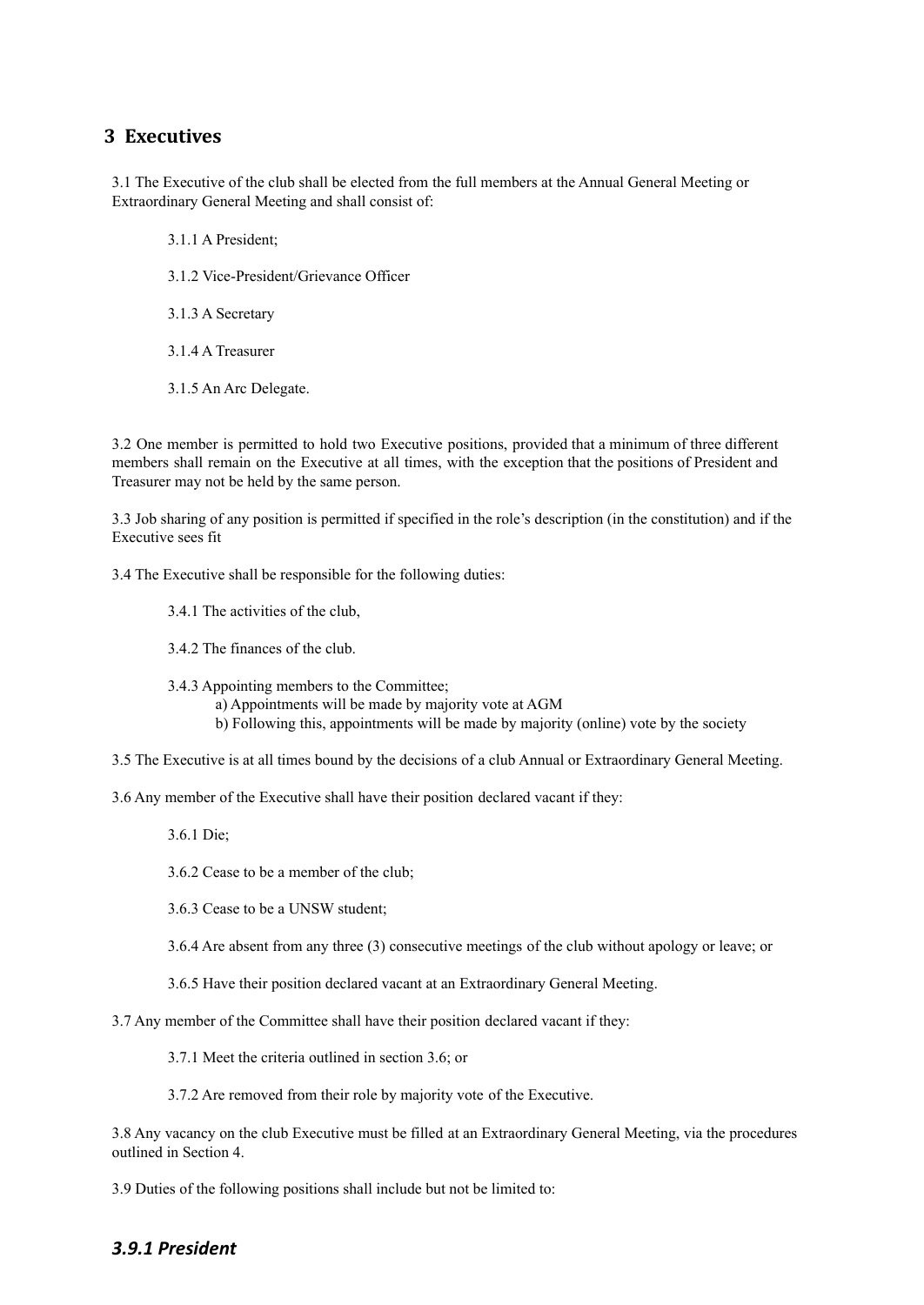a) To chair all Club, Committee, General and Annual General

Meetings (held during their term) of the club or society;

b) To oversee and coordinate the activities and administration of the club;

c) To ensure that the elected officers of the Club or society perform duties as laid down by the clubs' Constitution, through regular e-mail updates, regularly advertised meetings, reports and notices and/or regular newsletters;

d) To ensure that all other tasks necessary for the running of the activities of the society are performed, properly either by doing them or delegating the duties;

e) To have a thorough knowledge of the club's or society's Constitution;

f) To plan the coming year's activities;

g) To act as official spokesperson for the Club;

h) To arrive at a membership fee with the Executive;

i) To liaise with fellow office bearers;

j) To acquaint each committee member with their function, responsibility, duties and maintain personal contact with them;

k) To liaise with Arc and departments of the University where necessary;

l) To ensure that an "Application for Affiliation" form accompanied by the minutes of the most recent Annual General Meeting and an updated membership list is submitted to Arc;

m) To ensure that the Treasurer submits a Financial Report to the Club at the AGM and to Arc and that they have the Club's finances in good order in preparation for Spot Audits by Arc;

n) To ensure that Arc is informed of changes to the Executive;

o) To pass on their knowledge to their successor; and

p) Other duties as in accordance with the Constitution of the Club.

#### *3.9.2 Vice President/Grievance Officer*

a) In the absence of the President, to chair all club Committee, General and Annual General Meetings (held during their term) of the club or society;

b) To assist the President in coordinating the activities and administration of the club;

c) To have a thorough knowledge of the club's or society's constitution;

d) To ensure that changes made to the constitution at an EGM or AGM are in line with Arc requirements;

e) To ensure that any motions made at any Meeting of the club or society are reflective of the constitution;

f) To ensure that Arc is informed of any changes to the Executive;

g) To liaise with fellow office bearers;

h) To assist the President in their duties wherever practical.

i) Receive complaints and grievances relating to the Club;

j) To investigate grievances (where necessary) and resolve grievances or make recommendations to the CLub Executive on the resolution of grievances;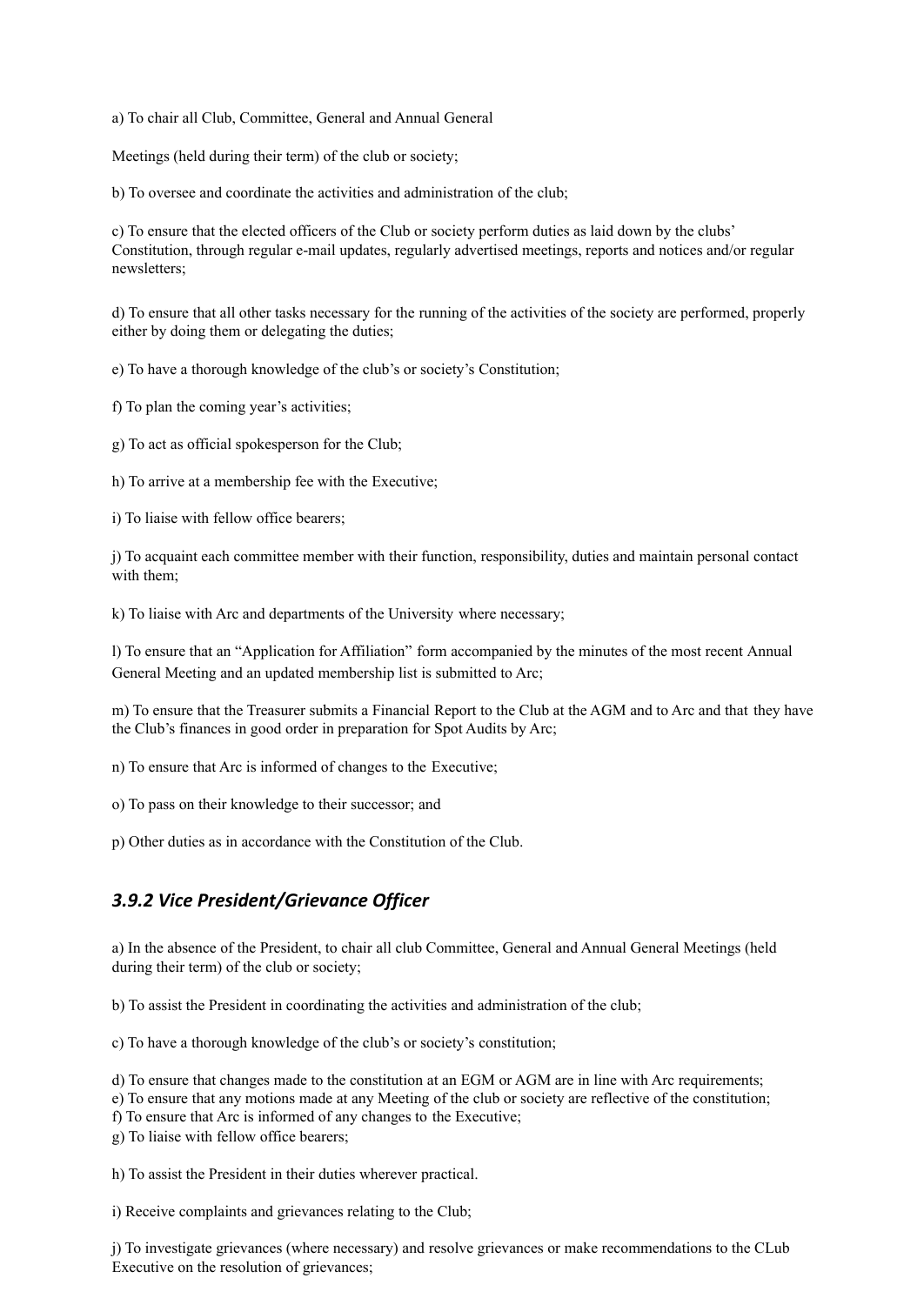k) To act in a fair, ethical and confidential manner in the performance of their duties, and pass on their responsibilities for specific grievances to other Club Executives if they cannot act impartially;

l) To notify those involved of the outcome of the grievance;

m) To notify the Co-op Office of issues, as deemed appropriate;

n) The maintenance and review of policies & procedures of the Club, including its Grievance Resolution Policy & Procedure.

#### *3.9.3 Secretary*

a) To be responsible for receiving and replying to all correspondence on behalf of the Club;

b) To organise meetings, agendas (in consultation with the President), and minutes;

c) To keep relevant Club papers in order;

d) To coordinate elections

e) To coordinate where appropriate - internal executive communication with Committee and Club members, and external entities.

f) To maintain the membership list, updating when changes are made; and

g) Liasing with the Co-op Office (with assistance from the President and Vice President).

#### *3.9.4 Treasurer*

a) To keep and maintain all Club financial records;

b) To hold cheque books, petty cash tins etc;

c) To keep the Club informed of its financial position (at meetings, through regular e-mail reports, or regular newsletter;

d) To carry out financial transactions as directed by the Club management;

e) To not lend money, under any circumstances to yourself, Club members or other Clubs;

f) To always ensure that the records are up to date and in good order so that if they are otherwise unable to continue in that capacity someone else can easily take over;

g) To not put the Club in debt that cannot be repaid, but should endeavor to match costs and income as closely as possible;

h) To always insist on a receipt or docket to validate any expenditure by the Club;

k) To always provide a receipt to a person who gives money to the Club for any reason and bank all money received IMMEDIATELY;

l) To ensure you have at least two and not more than three signatories who are Executive members to the cheque account;

m) To ensure that Club funds are not misused at any time; and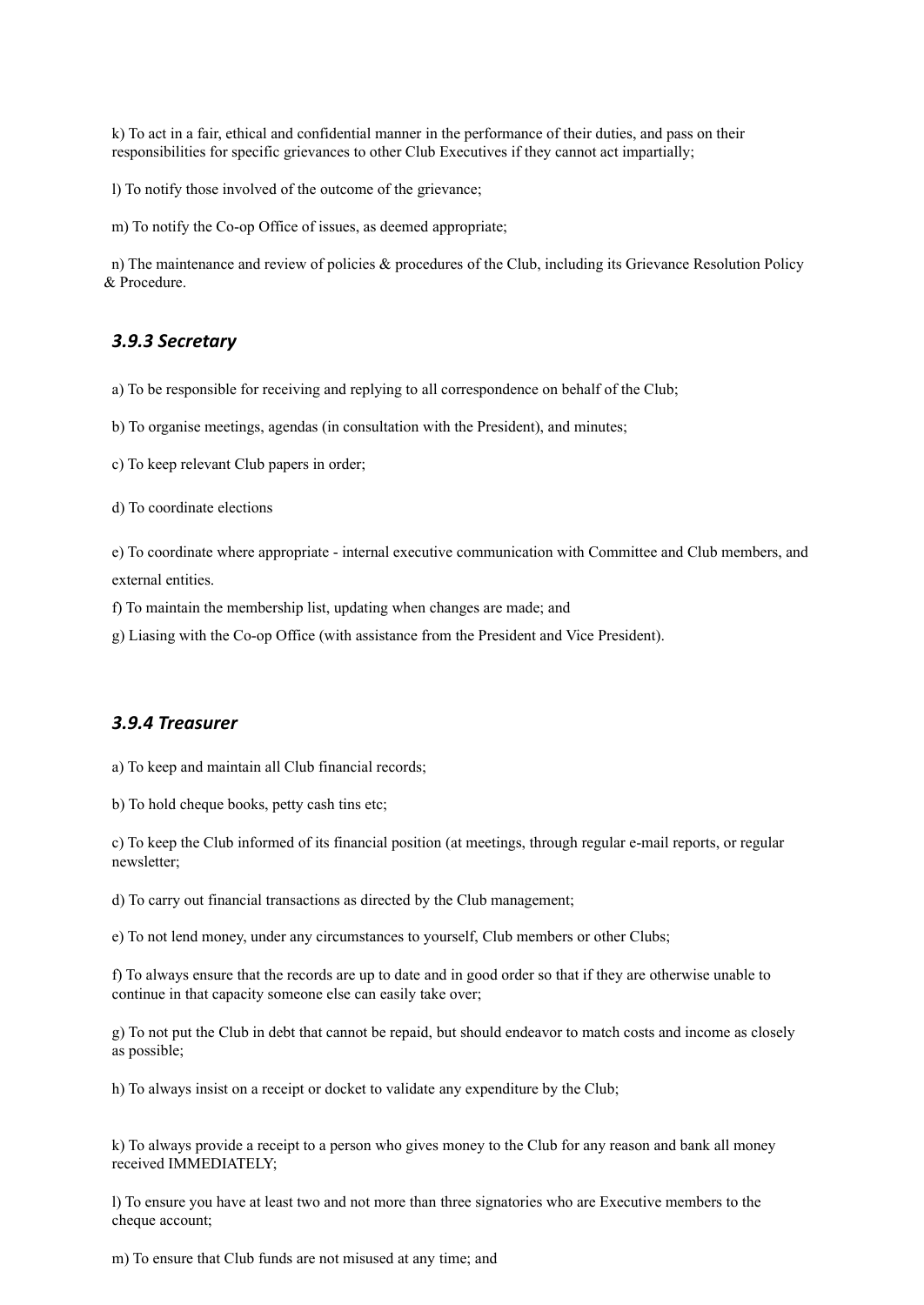n) To ensure that when smaller amounts of money are spent (petty cash) a receipt or docket must be obtained.

o) Under no circumstances are any expenses to be met without documentation,

### *3.9.5 Arc Delegate*

a) To be aware of the Arc funding system, its requirements and its possibilities for the Club;

b) To communicate with the Executive before and after each Arc Clubs General Meeting to pass on information (about grants etc);

c) To liaise with Arc and the Club's Executive;

d) To have a good working knowledge of Arc forms;

e) To clear out the Club's pigeonhole in the Arc Resource Centre at least every two weeks; and

f) To attend Arc Clubs General Meetings or nominate a fellow Club member to attend on your behalf, or send advance apologies (taking the form of a written note detailing your name, Club, and the date of the meeting you cannot attend).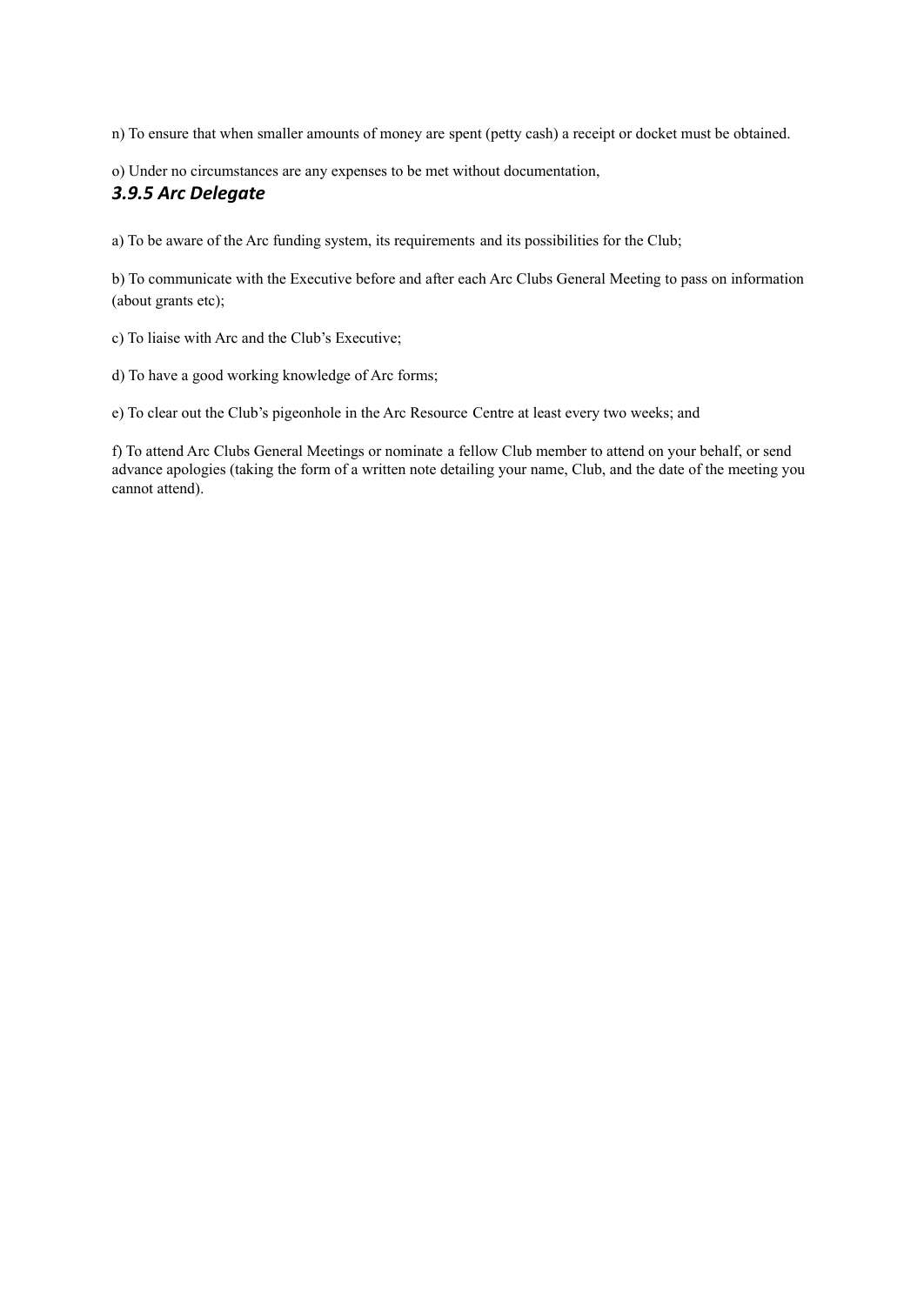## **4.0 Committee**

4.1 The Committee of the club shall be elected at the Annual General Meeting or Extraordinary General Meeting

4.2 A committee shall be a subset of members that have certain tasks of the society delegated to them by the

Executive.

4.3 Committee members must be a member of the society.

4.4 Committee members shall at all times report and be responsible to the Executive, and be responsible for

leading their working group or subcommittee.

4.4.1 Co-op Society Sub-Committee

- a) Members are elected to be part of this group after Executives signoff following an application.
- b) Members are to be allocated to committee members and assist in the organisation of the club throughout the year.
- 4.5 Committee members may be appointed and dismissed by the Executive at an Executive Meeting.

4.6 Committee members shall dissolve:

4.6.1 Upon the election of a new Executive;

4.7 Committee members will consist of (at minimum) the following roles;

- 4.7.1 Charity Directors (2)
- 4.7.2 Social Director
- 4.7.3 Marketing Director
- 4.7.4 IT Director
- 4.7.5 Publications Director

4.8 Duties of the following positions shall include but not be limited to:

# **4.8.6 Social**

a) Play a key role in coordinating events.

b) Organise the logistics of events ranging from guest invitations, overseeing and coordinating marketing efforts specific to the events.

c) Liaise with other executive members regarding areas such as financial payments for the events and on-line registration forms, and ensuring the events run smoothly on the day.

c) Aim to get the society members together in a fun environment in order to create cohesion amongst the different year groups.

# **4.8.7 Marketing**

a) To actively and creatively promote Co-op Soc events and activities to facilitate maximum participation in social and networking functions.

b) Responsible for keeping members informed and updated of any changes to the society or upcoming events through various communication tools.

c) 2 Co-directors can be elected if the executive sees fit.

# **4.8.8 IT**

a) Ensure the Co-op Soc website is running effectively and efficiently.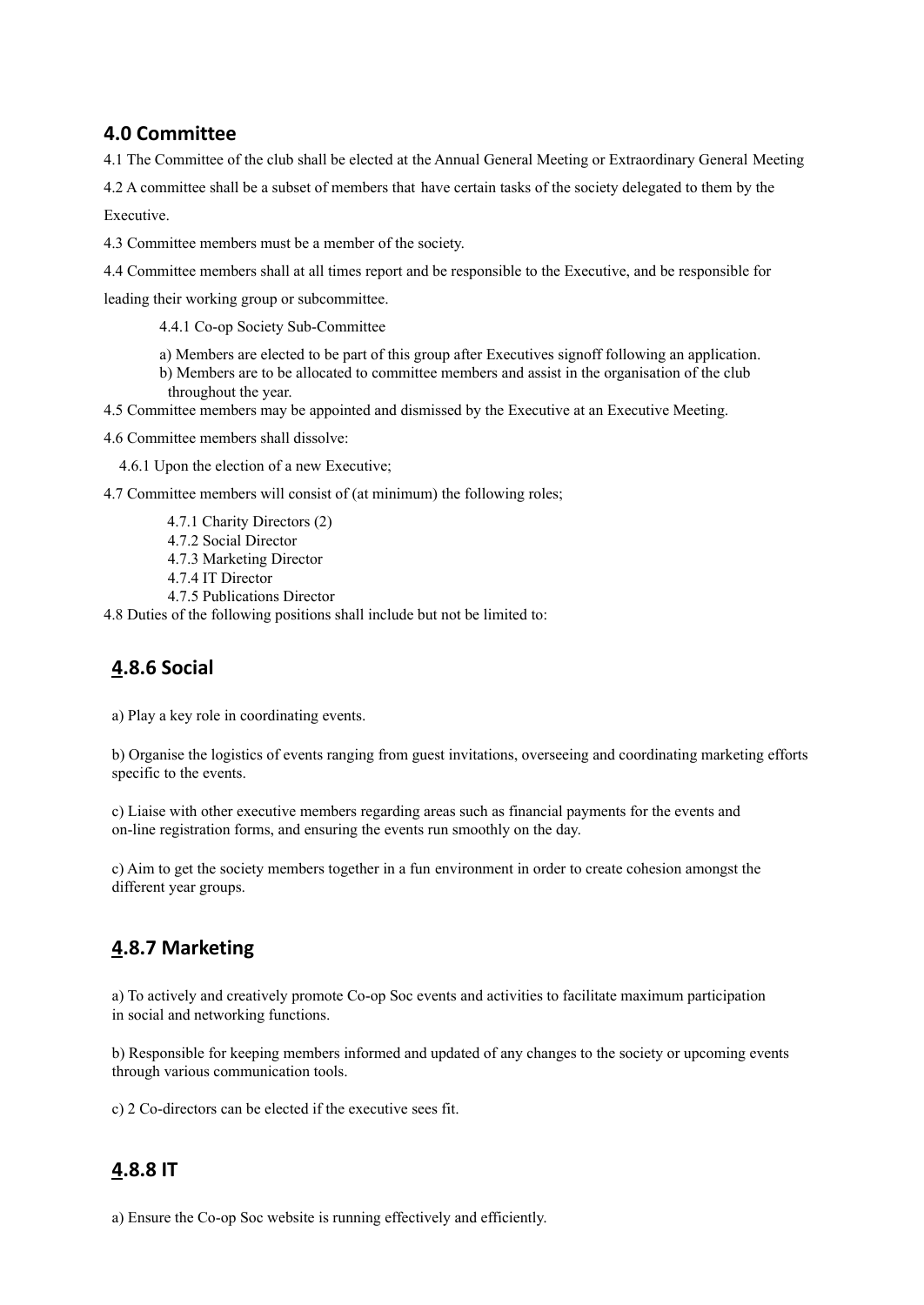b) Facilitate the adding of new content and the updating of old content on the website and other online platforms.

c) Responsible for any other digital content such as the Facebook page and any Event registration forms.

### **4.8.9. Publications**

a) Research ongoing projects and works conducted by Co-op scholars and alumni and present this in an appropriate manner on a regular basis. Involves (but is not limited to) interviewing people and seeking permission to share the works of others  $(3<sup>rd</sup>$  parties).

b) Liaise with executive members to help promote Co-op Soc. Requires strong collaboration with the Marketing Director to ensure members are updated with the latest Co-op Soc information.

c) Assist Marketing Director in producing relevant marketing materials.

## **4.8.10 First Year Representative (2)**

a) To encourage first years to get involved in the club's activities;

b) To be aware of the general needs and wants of the first years and communicate this at meetings;

# **4.8.11 Charity (2)**

a) Responsible for coming up with new ideas as to which charity to sponsor and how to sponsor them e.g. monetarily, stationary drives, volunteering etc

b) Liaising with charities

c) Organising events to raise money for charity and ratifying ideas through event planning

d) Establishing relations and liaising with other companies/individuals to set up partnerships sponsoring their event

e) Bring charities and students together and provide rewarding experiences that deliver impactful contributions.

f) Enable, empower and facilitate Co-op scholars with the opportunity make positive change in the world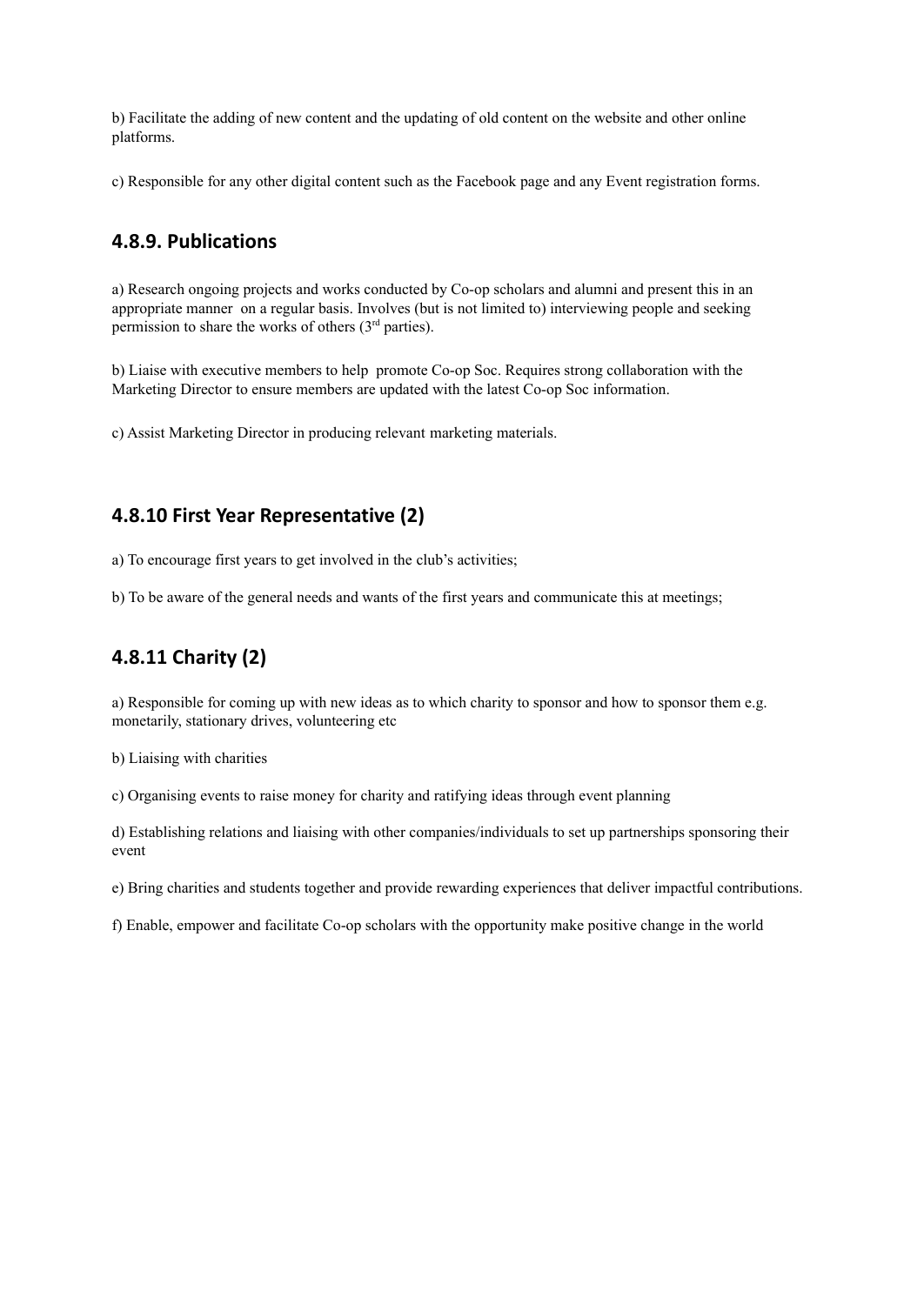## **5 Meetings**

Annual General Meetings

5.1 There shall be one Annual General meeting every calendar year.

5.2 Notice in the form of an agenda for the Annual General Meeting shall be no less than seven (7) days, and is to be:

5.2.1 Given in writing to Arc;

5.2.2 Given in writing to all club members, or upon approval by Arc displayed in a way that will guarantee an acceptable level of exposure among club members.

5.3 Quorum for the Annual General Meeting shall be fifteen members or one half of the club membership, whichever is the lesser.

5.4 Prior to an Annual General Meeting:

5.4.1 Online nominations for new Executive & Committee positions will be released and announced no less than fourteen (14) days prior to the AGM; and

5.4.2 Online elections for new Executive & Committee positions will be conducted for 48 hours prior to the AGM

5.5 At an Annual General Meeting:

5.5.1 Reports shall be presented by at least the President and the Treasurer;

5.5.2 Full financial reports shall be presented and adopted, such reports should separately identify the financials for general activities and charitable activities, including separate cash balances for both general and charitable reserves.

5.5.3 Results of new Executive & Committee elections will be announced; and

5.5.4 Constitutional amendments and other motions on notice may be discussed and voted upon.

5.6 Full minutes of this meeting, including a list of the new Executive, written financial reports, and constitutional amendments, shall be forwarded to Arc within fourteen (14) days of the meeting.

5.6.1 Full minutes of this meeting, including a list of the new Executive and constitutional amendments, shall be forwarded to the Co-op Office within fourteen (14) days of the meeting.

## *Extraordinary General Meetings*

5.6 There shall be Extraordinary General Meetings as the Executive sees fit or as petitioned under clause 3.8.

5.7 The format, procedures, notice and quorum for an Extraordinary General Meeting shall be the same as for an Annual General Meeting, except that Executive elections will not be held unless specifically notified.

5.8 To petition Extraordinary General Meeting fifteen (15) members or half of the club membership, whichever is the lesser, must petition the Executive in writing.

5.9 Such a petitioned meeting must be held within twenty-one (21) days, but no sooner than seven (7) days.

5.10 There shall be other general meetings of the club as the Executive sees fit.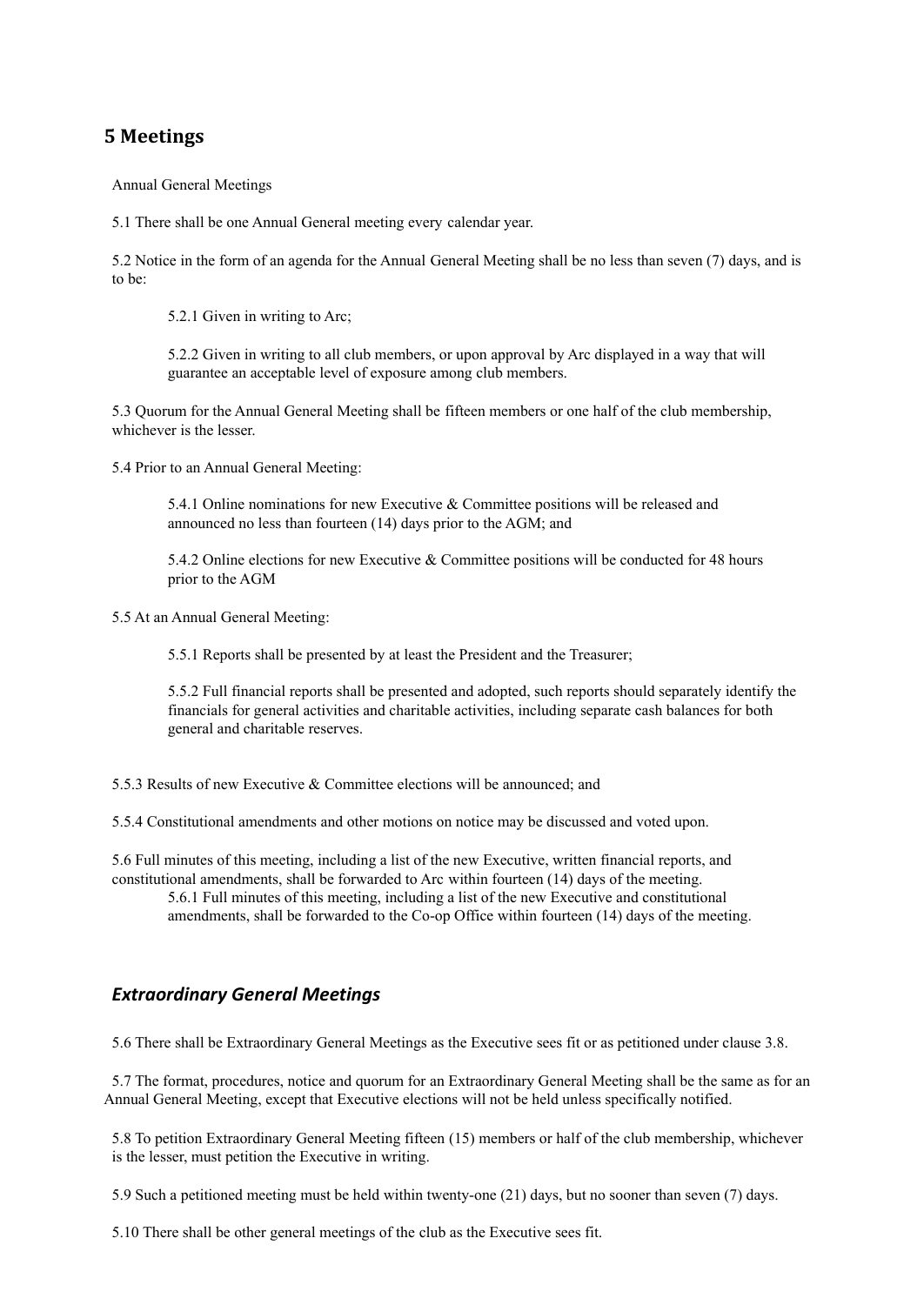#### **Meetings**

5.11 General requirements for all meetings are as follows:

5.11.1 All voting at meetings shall be with a simple majority required for a resolution to be passed;

5.11.2 Each member is entitled to one vote;

5.11.3 Proxies shall be allowed in meetings and the procedure shall comply with the requirements of Arc;

5.11.4 In the case of equality of voting the President shall have a casting vote;

5.11.5 Elections for Executive shall use the "single transferable vote" electoral system, a variant of the instant-runoff preferential voting system.

5.11.5.1 Each candidate must reach the quota of votes as determined by the Droop quota for that position.

5.11.6 Constitutional changes must be in the form of a motion on notice to an Annual or Extraordinary General Meeting;

5.11.7 Constitutional changes passed at an Annual or Extraordinary General Meeting must be approved by Arc for the club to remain affiliated with Arc.

#### **Handover Meeting**

5.12.1 There shall be a Handover Meeting no more than a calendar month after the

pronouncement of election results.

5.12.2 All members of both the current Executive, and the Executive-elect are required to attend

the Handover Meeting where possible.

- 5.12.2.1 Executives or Executive-elect who are not able to attend the Handover Meeting must hold a one
- on one with the Executive/Executive-elect for that role and complete the process as outlined in 5.12.4

5.12.3 The Handover Meeting shall be held in confidence.

5.12.4 At the Handover Meeting, the Executive shall pass on all knowledge of, and advice regarding, the Society to the Executive-elect.

5.12.5 At the conclusion of the Handover Meeting, the Executive is dissolved and the Executiveelect assume their elected positions.

#### **Executive Meetings**

- 5.13.1 There shall be Executive Meetings as the Executive sees fit.
- 5.13.2 All members of the Executive are required to attend Executive Meetings.
- 5.13.3 Executive Meetings shall be held in confidence, except that the Executive may invite members of the society or other guests to attend. These observers shall have no vote.
- 5.3.3.4 Heads of committee are required to attend.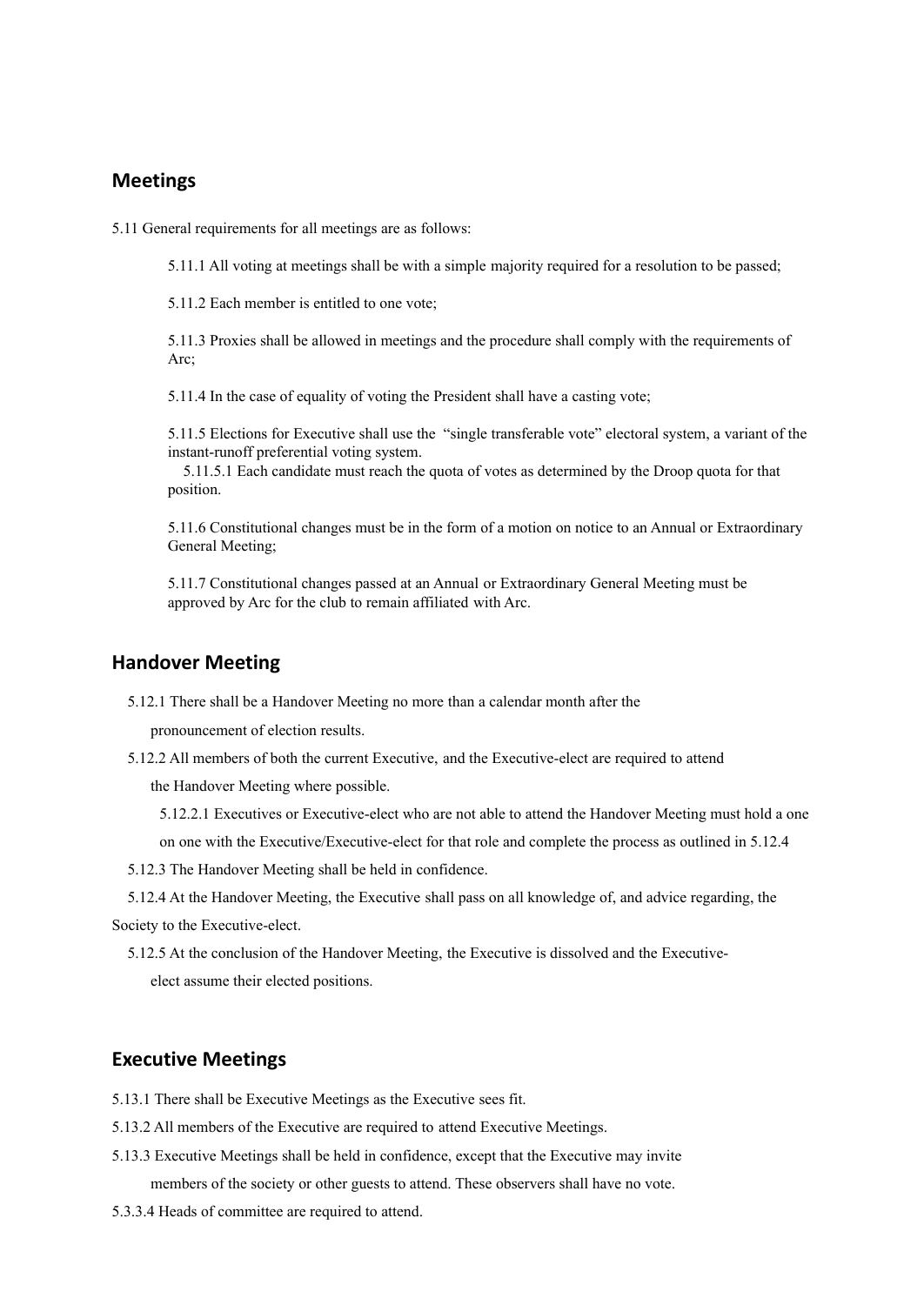5.13.5 The secretary shall send the agenda for the meeting, to all those required to attend, no later than one (1) day prior to the meeting.

## **6 Finance**

6.1 The club shall hold an account with a financial institution approved by Arc.

6.2 The Executive must approve all accounts and expenditures for payment.

6.3 All financial transactions shall require two signatures of members of the Executive.

6.4 The club shall nominate three members of the Executive as possible signatories for the account, one of which must be the club Treasurer

6.5 The financial records of the club shall be open for inspection by Arc at all times.

6.6 Reserves inherited from the Co-op Soc Charitable Society and profits arising from future charitable events ('Charitable Reserves') shall be held in a separate bank account to that of Co-op Soc's general reserves.

6.6.1 The signatories on the account with the Charitable Reserves shall be the Treasurer and the two Charity Directors

6.7 Charitable Reserves shall not be appropriated for use outside of the execution of charity-related events, and vice versa. This clause may not be repealed.

6.7.1 Where the continued operation of the Co-op Soc ('the society') is no longer viable, the society shall ensure that the Charitable Reserves are used for their intended purpose by carrying one of the below motions:

- 1. The Charitable Reserves shall be remitted in the form of a charitable donation to a charity or list of charities approved by the majority of the society's members.
- 2. The Co-op Soc Charitable Society ('CSCS') shall be reformed and assume ownership of the Charitable Reserves. If this motion is carried, the previous CSCS constitution shall be adopted.

6.7.2 The prevailing motion shall be determined by a majority vote

6.7.3 For the purpose of clause 6.7 'Charity-Related Events' shall be interpreted as events in which the sole purpose is to support a charitable cause or raise awareness about an issue.

6.8 If funds are appropriated in contravention with clause 6.7, all club members must be notified immediately of such a breach and the Treasurer shall be immediately dismissed and be barred from re-election